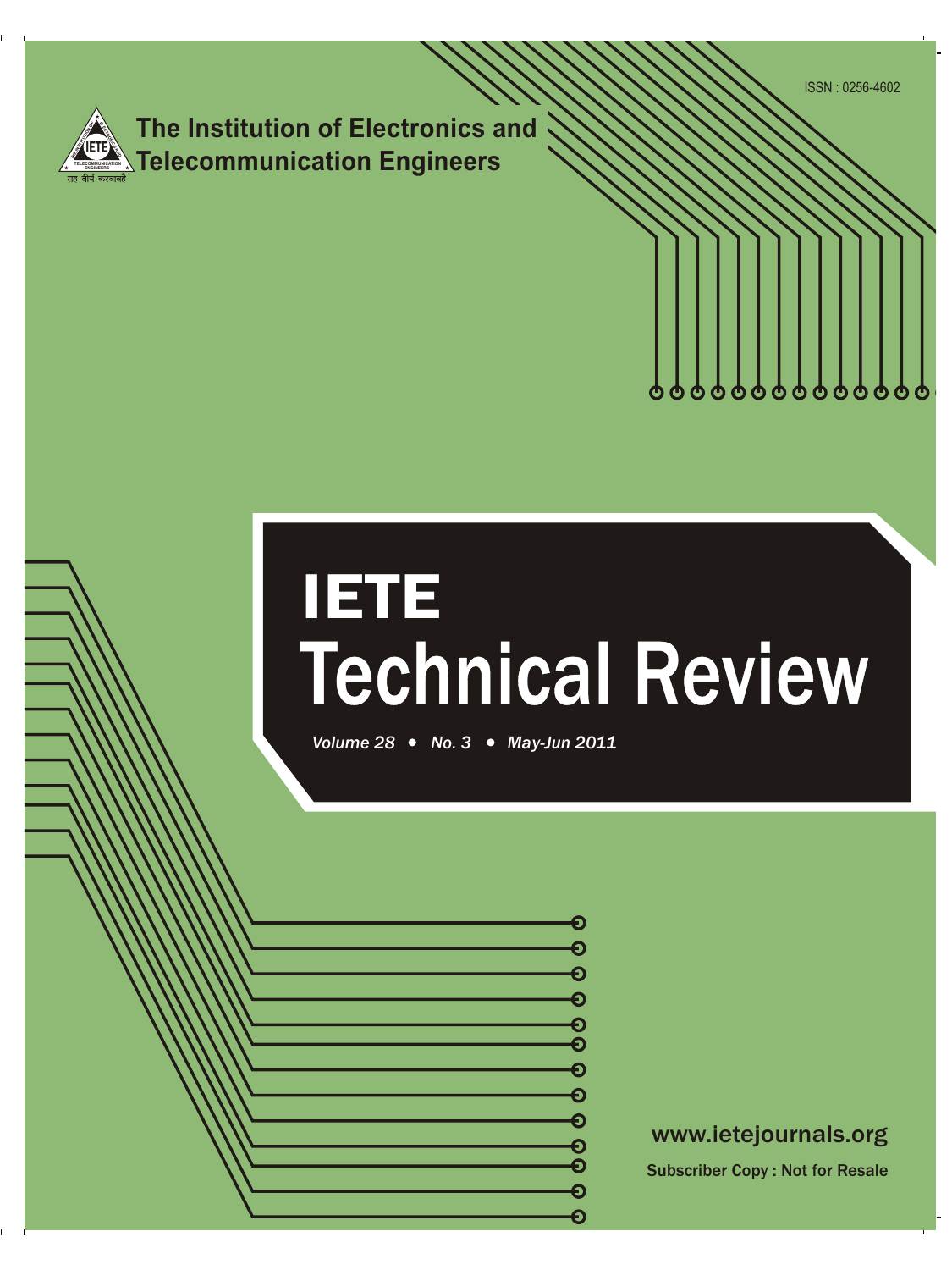# **INVITED PAPER**

# **Reducing ICT-related Carbon Emissions: An Exemplar for Global Energy Policy?**

Stephen Ruth

School of Public Policy, George Mason University, Fairfax Virginia

#### Abstract

While controversy swirls globally about carbon emissions and electricity use, the Information and Communications Technology (ICT) sector has achieved significant, positive results already, especially in the developed nations. Some central processing units have reduced power use by 90% or more, and data centers are achieving previously unimaginable results in decreasing the use of electrical power. Several of the leading approaches to this improvement, sometimes called "Green IT", are discussed, including E-waste mitigation, data center economies like virtualization and PUE improvement, telework and telepresence, smart grid devices, power management technologies, cloud computing, and dematerialization. In addition, several ICT power rating systems and return-on-investment methodologies are examined. Finally, as a brief example of a national agenda for ICT-specific focus on energy management, the case of Australia is described. Even though ICT represents only about 3–5% of the world's electrical use, its aggressive, successful, and continuing pursuit of reduced electricity use and lower carbon footprint is a model for other sectors.

#### **Keywords**

*E-waste, Green IT, Dematerialization, Power management, Virtualization, Power unit effectiveness.*

## **1. Reducing ICT-related Carbon Emissions: Is it an Exemplar for Global Energy Policy?**

There are few global issues that have the visibility of the carbon emissions debate. Regions and nations are called to sign treaties, set goals and effect major reductions in  $CO<sub>2</sub>$  emissions along with reducing waste in electricity consumption. The problems are complex, but the Information and Communications Technology (ICT) sector is emerging as a worldwide exemplar of high achievement in reducing electricity use and the resulting  $CO_{2}$  footprint. In recent years, there has been an extraordinary increase in awareness about lowering electricity requirements for computer equipment of all kinds. Dubbed "Green IT", the subject has crossed into nearly all segments of the economy. Many data centers must pass Energy Star standards or other strict regional, national or international requirements; manufacturers of main frames, PCs laptops, monitors, and servers are challenged as never before to make drastic reductions in their products' power usage; new buildings now conform to LEED requirements. How much of the world's electricity actually is allocated to ICT equipment? A decade ago there was a debate suggesting that ICT would soon consume over half of the world's electrical power. That has been proven to be an

exaggeration and the number is now considered to be in the 3–5% range [1], but ICT has a much broader effect on the use of electricity, beyond hardware, servers, PCs and data centers; for example, systems management software affects applications like power distribution, the smart grid, intelligent transportation systems, management of medical records, and many more. This article will describe several of the more significant Green IT issues, the ones that seem to be receiving the greatest attention. It should be remembered that Moore's law aids ICT power calculations dramatically. For example, while automobiles achieved gas economies of 40% over the past three decades, some ICT equipment has achieved 2.8 million more instructions per Watt over the same period [2].

#### **2. Calculating Savings**

There are many summary measures which assess the aggregate yield on Green IT investments, like reduction of carbon emissions, lower electrical costs, data center efficiency, etc. I will briefly note three of them. In the report "*SMART 2020: Enabling the Low Carbon Economy in the Information Age*" [3], there are four categories described: smart grid savings of 230–480 million metric tons (MMT) of  $CO$ , and \$15–35 million in energy and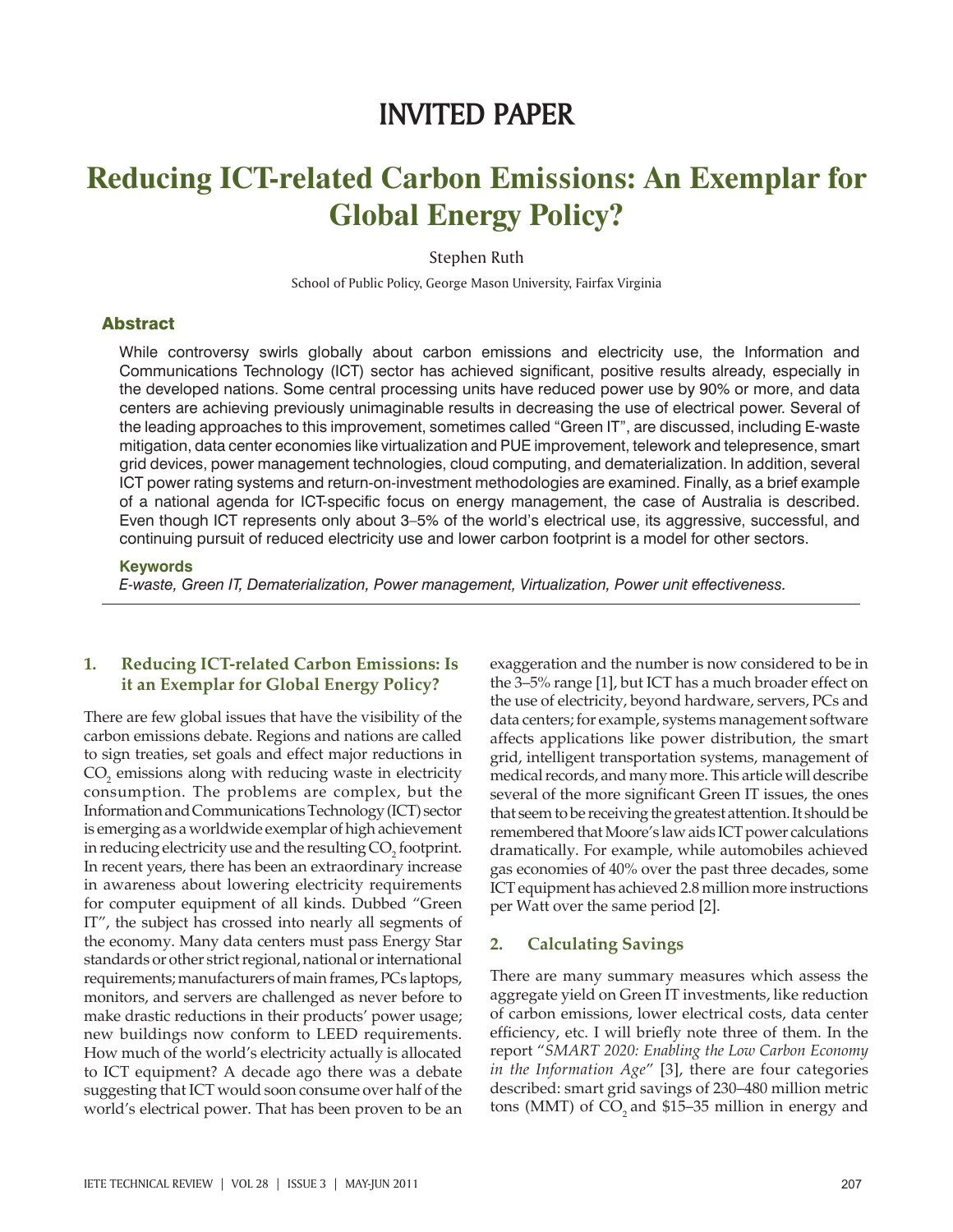fuel costs; more efficient road transportation (240 MMT, \$65–115 billion; smart buildings (240–440 MMT, \$40–50 billion) and travel substitution (70–130 MMT; \$20–40 billion). Another recent estimate of potential worldwide savings through ICT was placed at a 15% reduction in global electrical demand, equal to  $7.8$  gigatons of  $CO<sub>2</sub>$ reduction, thereby reducing energy spending by \$300 billion [4]. An IDC report, *Reducing Greenhouse Gases through Intense Use of ICT*, concluded that the potential savings through 2020 were 5.6 gigatons of  $CO<sub>2</sub>$ . The sector allocations were: power 29.8%; buildings 28.1%; transport 28.0%; and industry 14.1% [5].

### **3. Rating Systems**

The EPAs Energy Star rating, launched in 1992, has become a significant energy benchmark in dozens of countries for thousands of electrical products. Servers, laptops and gaming systems, just like refrigerators and blenders, advertise their Energy Star compliance. EPEAT (Electronic Product Environmental Assessment Tool), a system founded in the US Green Electronics Council, is among the most successful of the Green IT evaluation systems for specific devices, assessing their compliance with IEEE standards. EPEAT covers PCs, laptops, monitors, thin client devices and work stations and is used in over 40 countries worldwide. It evaluates over 2000 products manufactured by almost 50 firms. About a third of these products have achieved the coveted EPEAT Gold level. Results for EPEAT have been impressive. Here are some examples: savings in hazardous waste: 72 000 metric tons (MT); reduction in use of toxic materials: 1537 MT; reduction in solid waste: over 29 000 tons; reduced greenhouse gas emissions: 2 MMT; electricity savings: over 10 billion kilowatt hours (KWH) [6]. For data centers, as described below, the Power Unit Effectiveness (PUE) is the most widely used metric and the Green Grid, in association with Energy Star, Silicon Valley Leadership Group, Uptime Institute and other leadership groups, has proposed a modification of the PUE standards with four successively more complex rating categories. But there are risks involved in adopting the simpler approach to PUE. A center reporting under level 0, the least complicated, would possibly lose market share to a competitor who reported at level 3, the most comprehensive standard [7].

#### **4. E-waste**

The major contributor to the world's growing mountain of hazardous waste is E-waste, constituting about 70% of the hazardous total each year. E-waste is bulky, often dangerous, and is increasing at an alarming rate each year. Since 1980, over 25 billion devices such as televisions, computers, televisions, printers, etc. have been sold in the United States alone, generating several million tons of discarded electronic devices each year. Only a small amount, perhaps 15–20% is recycled [8]. While there are national statutes aimed at E-waste, many of the individual states in the US have established their own approaches for regulating disposal of computers, printers, monitors, gaming systems, television sets, video monitors, etc. Some regulations simply prohibit disposal of E-waste in municipal facilities but others are far more detailed, specifying requirements for transportation, disposal, recycling, etc. For example, in the state of New York, The Equipment Recycling and Reuse Act, passed in summer 2010, places the responsibility for recycling on the manufacturers for "implementing and maintaining an acceptance program for discarded waste" [9]. In October, 2010, the US Congress began hearings on a bill that would stop American recyclers from dumping E-waste in developing countries [10]. There are many international programs, like the e-Stewards Electronic Recycling Certification, that set standards for high levels of E-waste control. Redemtech TCM Centre, of Surrey, UK, became the first European company to win the e-Stewards certification [11].

#### **5. Data Centers**

The data center is where the most ICT-related electricity is used and some lifecycle estimates put the additional expense of ICT power and cooling at roughly equal to half the cost of computer hardware itself. For large computers the IBM z10 main frame, introduced in 2008, provides an example of design upgrades that reduce power usage considerably. This IBM redesign effort cost \$1.5 billion, and the z10 specifications promised a reduction of 85% compared with a large group of servers with equal computing capacity [12]. This large investment in Green IT by IBM is not only an indication of stewardship of the environment–a phrase found in many of the largest computer manufactures advertisements–it also helps the bottom line. But servers are becoming more cost effective too. Even relatively small server concentrations in data centers are significantly increasing their productivity and lowering power usage.

One of the best-known yardsticks for analyzing overall data center performance is Power Unit Effectiveness (PUE), a measurement unit that is relatively simple in concept. A perfect PUE score of 1 would mean that every watt of power expended in the data center is going toward ICT equipment, like servers, mainframes, monitors, cooling systems, air conditioners, generators, batteries, lighting, pumps, etc. A score of 2 means that only half the power expended is utilized for ICT tasks. The PUE measures only electrical power so when other sources contribute to the mix like natural gas, steam, diesel, chilled water, etc., the results can seem to be better than they really are. Average PUE scores are in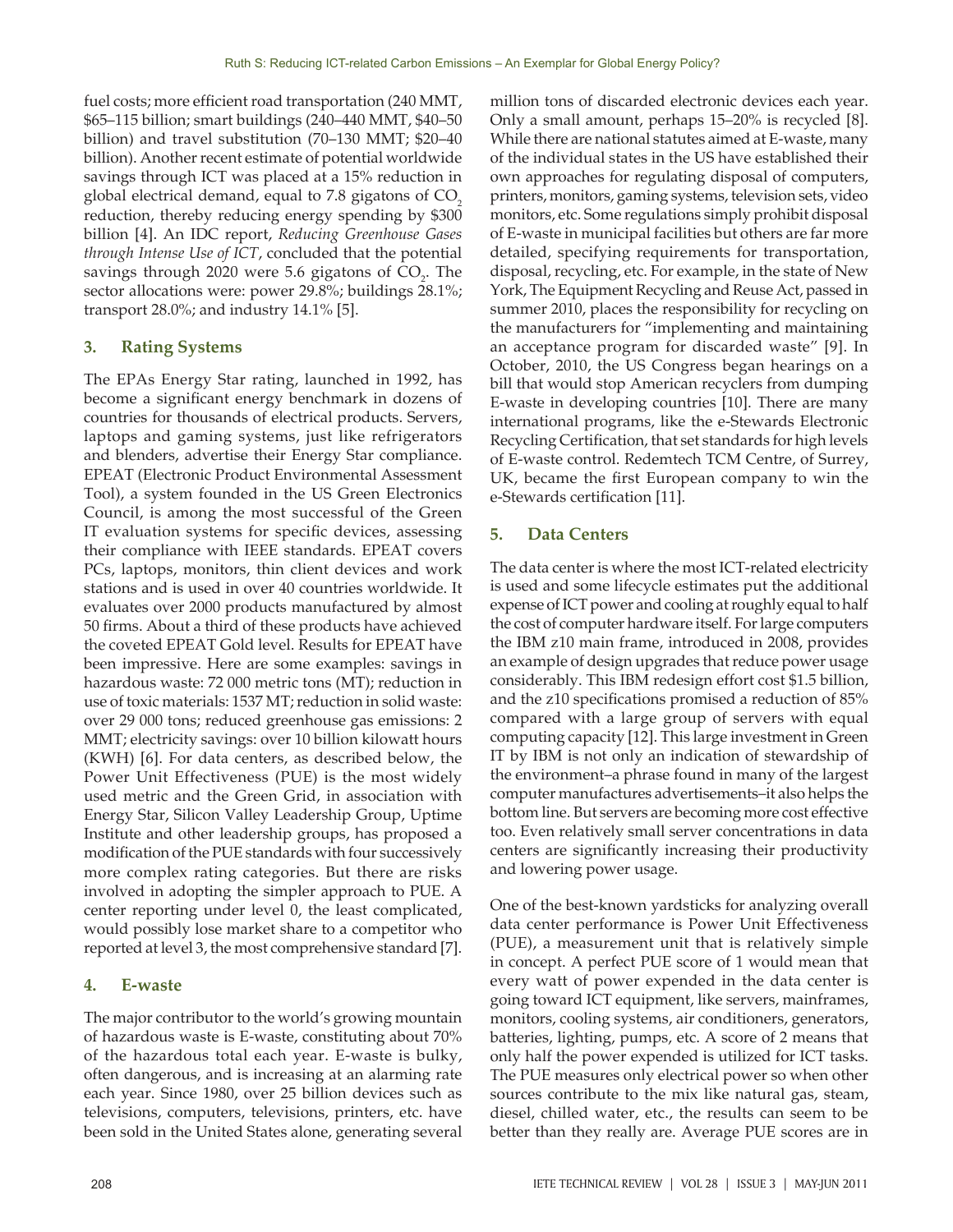the 1.9 area or higher but there have been some reports of near-perfect results. Google claims to be in the 1.2 range for all its centers but a recent report of results at Yahoo's Lockport, New York, data center, the Compute Coop, is an amazing 1.08. The Yahoo center's efficient design was facilitated by a \$9.9 million grant from the US Department of Energy. Some of its characteristics: the design is a series of long, narrow rows (hence the name "coop", as in chicken coop), allowing easy air flow; and hydro-electric power provided by the state's power authority. Also the site is a cold climate area so the net effect is that only 1% of Compute Coop's total electrical consumption is required for cooling. The facility cost about \$150 million but is expected to save Yahoo over \$100 million in power costs over the next fifteen years [13]. Recently Capgemini's Merlin data center in Surry, UK, also claimed a PUE of 1.08. In the U.S., Energy Star is now involved in certification of data centers after establishing qualifications for servers in 2009. Qualifying centers must be in the top 25% of EPA's energy performance scale. And the European Union has published *2010 Best Practices for the EU Code of Conduct on Data Centres*, a detailed manual describing best practices for the operation of data centers in its 27 nations [14].

# **6. Virtualization**

Any discussion of data center energy savings has to include virtualization, a group of techniques that have led to efficiencies in the management of servers through higher levels of utilization, lower overall energy expense and space savings. In addition, virtualization can lower costs through intelligent allocation of virtual machines, better automation of data center tasks, resource reclamation of underutilized CPU or storage and serving other potential business users [15]. In the United States, a recent study by CDW found that 77% of government agencies are already implementing virtualization techniques and 90% of them are finding them beneficial [16]. In the past, individual servers, sometimes thousands of them in one data center, were using only 5 to 15% capacity, waiting for work, so to speak. But over a million servers had been virtualized by 2008 and, by one estimate, the combination of virtualization of servers and storage plus improving air flow could alone reduce data center operating costs by half and save over 8 billion KWH of electricity annually [17]. In the low-PUE centers now online, the server or mainframe utilization rates are drastically higher than in the pre-virtualization days.

# **7. Telework and Telepresence**

Perhaps the least understood element in Green IT measurements is the contribution of telework to energy savings [18]. At one end of the estimation scale are the optimists like technology writer Kate Lister who says, "If the 40% of employees who could work from home did so half of the time (approximately the national average) it would reduce Gulf Oil dependence by almost 60% and save Americans \$40 billion at the pumps" [19]. But there are some reports that question the savings from working from home. A recent UK study found that the typical teleworker generates a third more  $CO<sub>2</sub>$ over a year than an office worker [20]. Telework is generally regarded as both a productivity enhancer and a differentiator in recruiting employees, although the private sector has been more actively using it than the public sector [21]. Companies like IBM, Microsoft, Sun Microsystems, Bank of America, Procter and Gamble, and Cisco have been teleworking for decades and have also claimed significant additional savings in real estate; that is, releasing buildings and offices because the work is being done at home or client site. Nearly half of IBM's workforce of over 300 000 teleworks [22]. While teleworks' benefits are not easy to document, the business case for telepresence, the use of technology to hold meetings and other work sessions normally requiring travel is easier. A new report concludes that large companies (over \$1 billion in annual sales) in the US and UK alone can achieve system-wide financial benefits of close to \$20 billion within a decade, plus saving millions of tons of  $CO<sub>2</sub>$  emissions. In addition there are other benefits like "air travel, improving productivity, and better work-life balance" [23].

# **8. Cloud Computing**

Cloud computing is both a metaphor and an indicator of the significance of Green IT. Every time an organization shifts a workload of storage or processing to the cloud they are reducing their overall electricity usage, since the massive new data centers used for cloud services are all striving, like the Yahoo and Capgemini facilities mentioned above, to reduce power usage drastically. Major reductions in cost are achieved in the cloud, too. Shelton Waggoner, Associate Vice Chancellor and CIO at UC Berkeley, says that savings on the cloud for can be of the order of 90% for large volumes of storage– from \$30 per month per GB to \$2.20 per month–and also nearly that much for servers: "A common metric for an efficiently run organization is 140 servers per administrator. At scale, many cloud providers are now reaching ratios of more than 1000 servers per administrator, or a seven-fold improvement. The key in both situations is that the solution requires scale – scale of design, scale of use, and (reverse) scale of cost per unit" [24]. The cloud is not without problems, despite the large numbers of organizations that are moving storage and processing to it. The greatest concern is data security, but that is frequently dealt with by a triage of applications so that some of the highest risk activities stay in the organization's cloud and are not dispersed.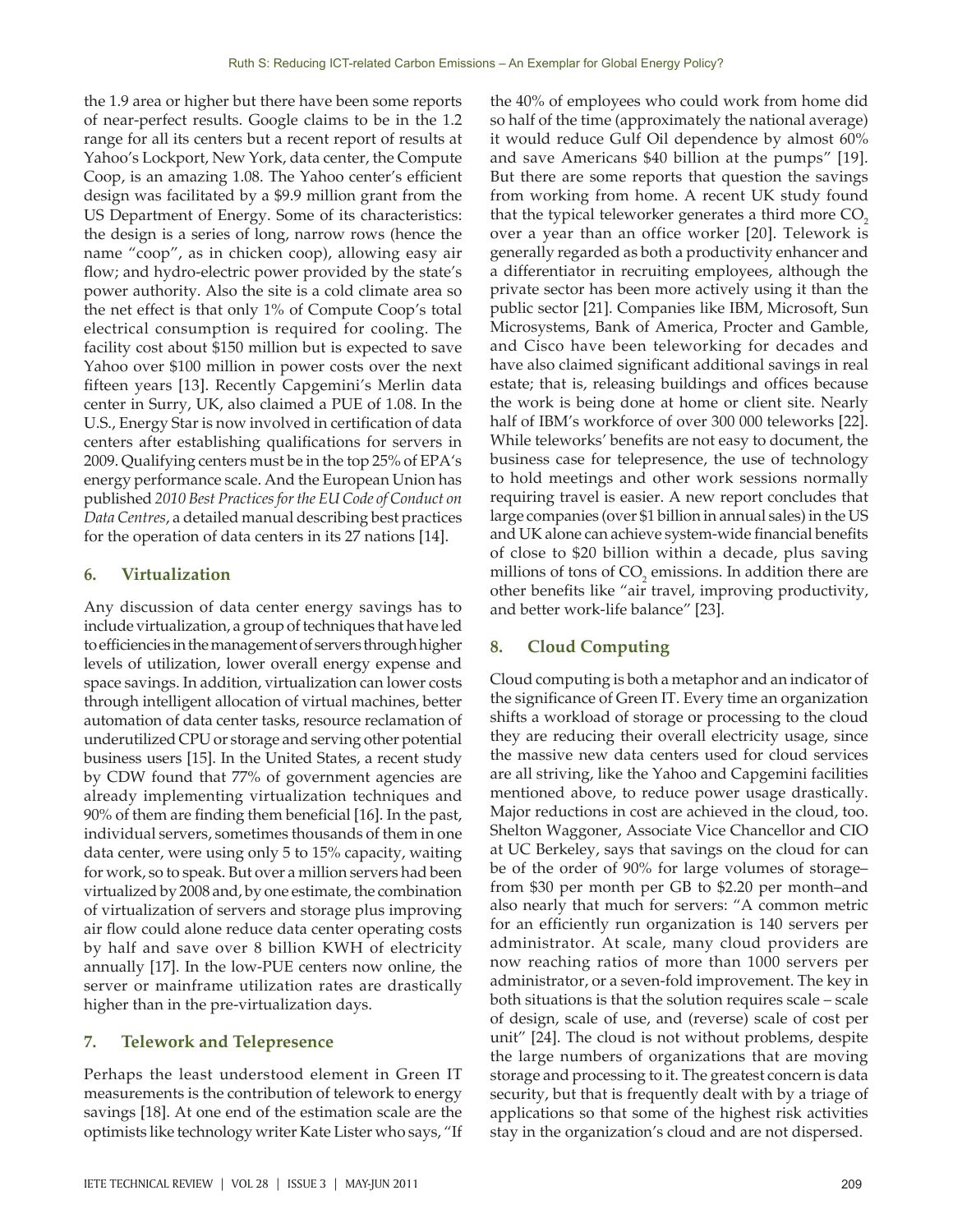# **9. The Electronic Grid**

Another significant expenditure partly related to Green IT will be from power providers preparing the electronic grid infrastructure. A study from Pike Research stated that these purchases will grow from \$10 billion today to \$35 billion in 2013. The report estimates total investment in this field worldwide to be in the \$200 billion range from 2008 through 2015. In addition, investments in the "smart grid" are also expected to soar. A Pike Research spokesman says: "Smart meters are currently the highest-profile component of the Smart Grid, but they are really just the tip of the iceberg…our analysis shows that utilities will find the best return-on-investment, and therefore will devote the majority of their capital budgets, to grid infrastructure projects including transmission upgrades, substation automation, and distribution automation" [25]. In the United Kingdom, for example, the government is committed to a 20 year program to install smart meters in 27 million homes, and aiming to achieve net benefits of over \$US 20 million [26].

#### **9.1 Power Management Technologies**

Energy-saving technologies at the microprocessor level are also widely available in laptops and hand-held devices as well as PCs and larger machines. Examples are AMD's Cool'n'Quiet and Intel's Speed Step. Improvements can be aimed at the entire processor, or in specific areas. Even finer levels of energy saving are possible through deactivating internal circuitry within processors as with the Intel Core and AMD Cool Core product line. Not surprisingly, the energy stakes are high for laptops and PCs, with the number of them now in use approaching 2 billion worldwide. The Climate Savers Computing Initiative, a group of dozens of cooperating PC and laptop manufacturers, has set significant goals for leveraging PC power management systems. Noting that a PC in idle state draws 60 W of power but only 5 W in a lower energy state, the organization's recommended tools take advantage of the potential gains in using equipment only when directly needed through employment of energy management tools from Energy Star and others. One estimate of annual savings worldwide through power savings from laptops and PCs is \$US 50 billion [27].

### **9.2 An Example of National Approach: Australia's Green IT Agenda**

For a national case study, Australia is a good example of Green IT applications. The country is especially sensitive to energy conservation, and has generated a wide variety of government-led approaches to squeeze maximum electrical savings from Green IT. These are summarized in the Australia Information Industry Association's recently published *ICT's Role in the Low*  *Carbon Economy* [28]*.* It gives a detailed list of national policy approaches to harness ICT for delivering energyrelated economic, environmental, and social benefits as described in the Copenhagen Climate Change Summit, where developed countries, like Australia, pledged up to \$100 billion per year by 2010, for activities that include leveraging ICT-produced power reductions. Specifically, Australia is aiming at seven areas where ICT can directly contribute to reduced power use: ICT Industry (savings in data centers, national broadband network, smart grid); Energy Production and Distribution (smart grid); Transportation (standardized transportation communication channels); Health (electronic health records, telemedicine); Industrial Processes (process control systems improvements); Building Management (power management systems); Education (e-learningbased transportation savings). Another part of the report is also very helpful: a new listing of about twenty other new Green IT-related resources worldwide.

# **10. Dematerialization**

Finally, Green IT also includes some of the most obvious examples of dematerialization, the atoms-for-bits swap, where physical goods like first-class mail, movies, newspapers, songs, CDs, books, income tax filings, checks, etc. (atoms), are shifted to the Internet (bits). Savings due to dematerialization are sometimes included in the cases described earlier, but the following examples are useful to define the order of magnitude involved. The manufacture of 100 tons of paper requires over 3000 KWH; and reading a newspaper from the newsstand represents as much as  $140$  times the  $CO<sub>2</sub>$  required as reading it online [29].

# **11. Summary**

A close observer of the progress of Green IT would find it easy to conclude that the movement has truly galvanized the ICT community worldwide, especially in the most visible applications, like End User Computing (PCs, laptops, printers, etc.) and Enterprise Computing (data centers, servers, telecom, etc.), perhaps as no other effort has for a long time. Hardware and software, servers, cooler units, UPS, data centers, and all the other areas where ICT is active, seem to have gone completely green in several parts of the world, especially in the developed nations. The next frontier, exemplified the electronic grid and the accompanying smart grid devices, is already here, and as cloud computing and other major powersaving opportunities become commonplace, there will undoubtedly be more ways to save on ICT-dedicated power. Some of the claims for the business effects like two recent Pike Consulting reports claiming that by 2015 the market for Green Telecom worldwide will be \$US 122 billion and Green data centers \$US 40 billion [30]